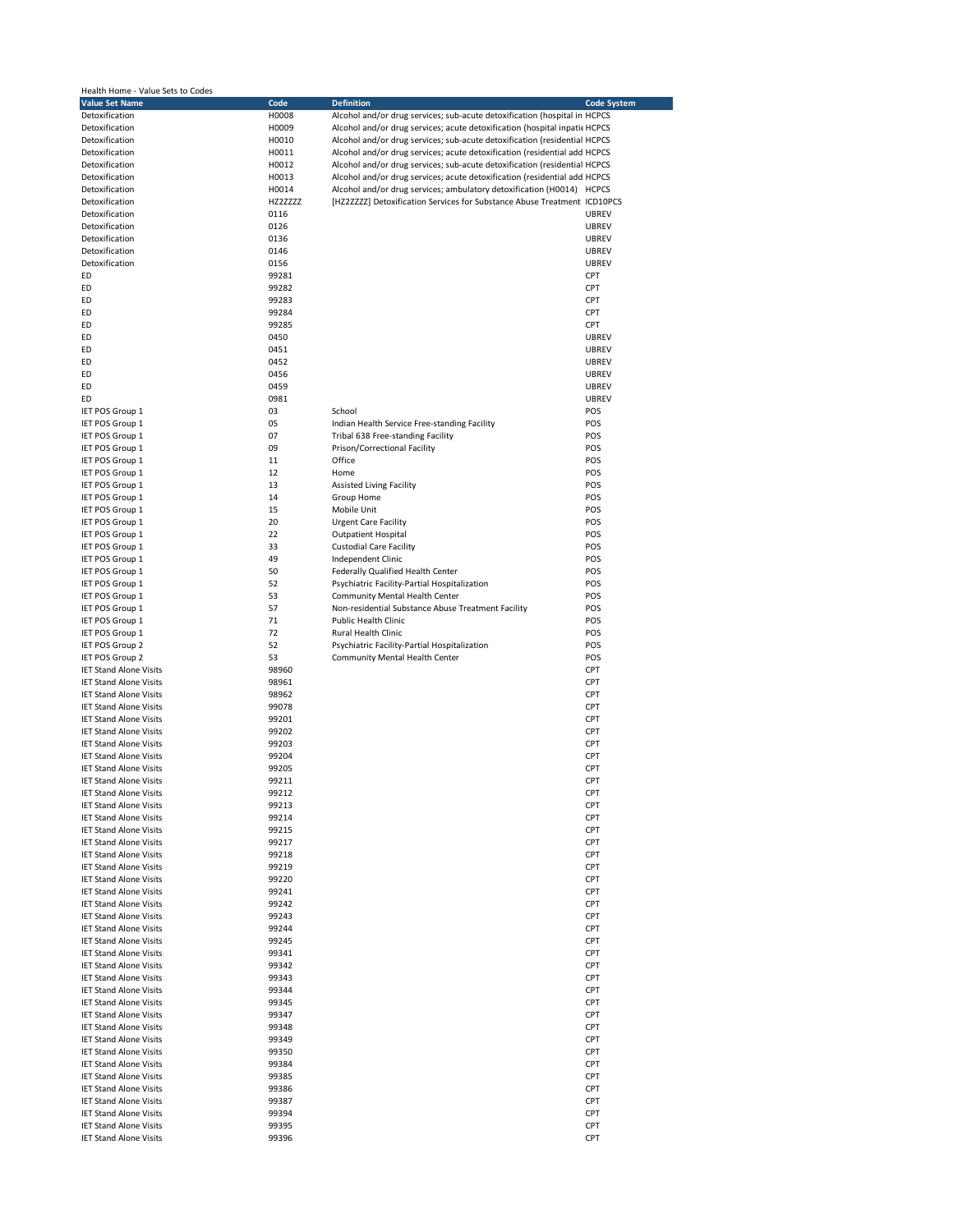| Health Home - Value Sets to Codes                              |                |                                                                                                                                                     |                              |
|----------------------------------------------------------------|----------------|-----------------------------------------------------------------------------------------------------------------------------------------------------|------------------------------|
| <b>Value Set Name</b>                                          | Code           | <b>Definition</b>                                                                                                                                   | <b>Code System</b>           |
| <b>IET Stand Alone Visits</b>                                  | 99397          |                                                                                                                                                     | CPT                          |
| <b>IET Stand Alone Visits</b><br><b>IET Stand Alone Visits</b> | 99401<br>99402 |                                                                                                                                                     | CPT<br>CPT                   |
| <b>IET Stand Alone Visits</b>                                  | 99403          |                                                                                                                                                     | CPT                          |
| <b>IET Stand Alone Visits</b>                                  | 99404          |                                                                                                                                                     | CPT                          |
| <b>IET Stand Alone Visits</b>                                  | 99408          |                                                                                                                                                     | CPT                          |
| <b>IET Stand Alone Visits</b>                                  | 99409          |                                                                                                                                                     | CPT                          |
| <b>IET Stand Alone Visits</b>                                  | 99411          |                                                                                                                                                     | CPT                          |
| <b>IET Stand Alone Visits</b>                                  | 99412          |                                                                                                                                                     | CPT                          |
| <b>IET Stand Alone Visits</b>                                  | 99510          |                                                                                                                                                     | CPT                          |
| <b>IET Stand Alone Visits</b>                                  | G0155          | Services of clinical social worker in home health or hospice setting HCPCS                                                                          |                              |
| <b>IET Stand Alone Visits</b>                                  | G0176          | Activity therapy, such as music, dance, art or play therapies not fo HCPCS                                                                          |                              |
| <b>IET Stand Alone Visits</b>                                  | G0177          | Training and educational services related to the care and treatmer HCPCS<br>Alcohol and/or substance (other than tobacco) abuse structured a HCPCS  |                              |
| <b>IET Stand Alone Visits</b><br><b>IET Stand Alone Visits</b> | G0396<br>G0397 | Alcohol and/or substance (other than tobacco) abuse structured a HCPCS                                                                              |                              |
| <b>IET Stand Alone Visits</b>                                  | G0409          | Social work and psychological services, directly relating to and/or HCPCS                                                                           |                              |
| <b>IET Stand Alone Visits</b>                                  | G0410          | Group psychotherapy other than of a multiple-family group, in a p HCPCS                                                                             |                              |
| <b>IET Stand Alone Visits</b>                                  | G0411          | Interactive group psychotherapy, in a partial hospitalization settin; HCPCS                                                                         |                              |
| <b>IET Stand Alone Visits</b>                                  | G0443          | Brief face-to-face behavioral counseling for alcohol misuse, 15 mi HCPCS                                                                            |                              |
| <b>IET Stand Alone Visits</b>                                  | G0463          | Hospital outpatient clinic visit for assessment and management of HCPCS                                                                             |                              |
| <b>IET Stand Alone Visits</b>                                  | H0001          | Alcohol and/or drug assessment (H0001)                                                                                                              | <b>HCPCS</b>                 |
| <b>IET Stand Alone Visits</b>                                  | H0002          | Behavioral health screening to determine eligibility for admission : HCPCS                                                                          |                              |
| <b>IET Stand Alone Visits</b>                                  | H0004          | Behavioral health counseling and therapy, per 15 minutes (H0004 HCPCS                                                                               |                              |
| <b>IET Stand Alone Visits</b>                                  | H0005          | Alcohol and/or drug services; group counseling by a clinician (H00 HCPCS                                                                            |                              |
| <b>IET Stand Alone Visits</b>                                  | H0007          | Alcohol and/or drug services; crisis intervention (outpatient) (H00 HCPCS                                                                           |                              |
| <b>IET Stand Alone Visits</b>                                  | H0015          | Alcohol and/or drug services; intensive outpatient (treatment prof HCPCS                                                                            |                              |
| <b>IET Stand Alone Visits</b>                                  | H0016          | Alcohol and/or drug services; medical/somatic (medical interventi HCPCS                                                                             |                              |
| <b>IET Stand Alone Visits</b><br><b>IET Stand Alone Visits</b> | H0020<br>H0022 | Alcohol and/or drug services; methadone administration and/or si HCPCS<br>Alcohol and/or drug intervention service (planned facilitation) (H0 HCPCS |                              |
| <b>IET Stand Alone Visits</b>                                  | H0031          | Mental health assessment, by non-physician (H0031)                                                                                                  | <b>HCPCS</b>                 |
| <b>IET Stand Alone Visits</b>                                  | H0034          | Medication training and support, per 15 minutes (H0034)                                                                                             | <b>HCPCS</b>                 |
| <b>IET Stand Alone Visits</b>                                  | H0035          | Mental health partial hospitalization, treatment, less than 24 hour HCPCS                                                                           |                              |
| <b>IET Stand Alone Visits</b>                                  | H0036          | Community psychiatric supportive treatment, face-to-face, per 15 HCPCS                                                                              |                              |
| <b>IET Stand Alone Visits</b>                                  | H0037          | Community psychiatric supportive treatment program, per diem (I HCPCS                                                                               |                              |
| <b>IET Stand Alone Visits</b>                                  | H0039          | Assertive community treatment, face-to-face, per 15 minutes (HOC HCPCS                                                                              |                              |
| <b>IET Stand Alone Visits</b>                                  | H0040          | Assertive community treatment program, per diem (H0040)                                                                                             | <b>HCPCS</b>                 |
| <b>IET Stand Alone Visits</b>                                  | H2000          | Comprehensive multidisciplinary evaluation (H2000)                                                                                                  | <b>HCPCS</b>                 |
| <b>IET Stand Alone Visits</b>                                  | H2001          | Rehabilitation program, per 1/2 day (H2001)                                                                                                         | <b>HCPCS</b>                 |
| <b>IET Stand Alone Visits</b>                                  | H2010          | Comprehensive medication services, per 15 minutes (H2010)                                                                                           | <b>HCPCS</b>                 |
| <b>IET Stand Alone Visits</b>                                  | H2011          | Crisis intervention service, per 15 minutes (H2011)                                                                                                 | <b>HCPCS</b>                 |
| <b>IET Stand Alone Visits</b>                                  | H2012          | Behavioral health day treatment, per hour (H2012)                                                                                                   | <b>HCPCS</b>                 |
| <b>IET Stand Alone Visits</b>                                  | H2013          | Psychiatric health facility service, per diem (H2013)                                                                                               | <b>HCPCS</b>                 |
| <b>IET Stand Alone Visits</b>                                  | H2014          | Skills training and development, per 15 minutes (H2014)                                                                                             | <b>HCPCS</b>                 |
| <b>IET Stand Alone Visits</b>                                  | H2015          | Comprehensive community support services, per 15 minutes (H20 HCPCS                                                                                 |                              |
| <b>IET Stand Alone Visits</b>                                  | H2016          | Comprehensive community support services, per diem (H2016)                                                                                          | <b>HCPCS</b>                 |
| <b>IET Stand Alone Visits</b><br><b>IET Stand Alone Visits</b> | H2017<br>H2018 | Psychosocial rehabilitation services, per 15 minutes (H2017)<br>Psychosocial rehabilitation services, per diem (H2018)                              | <b>HCPCS</b><br><b>HCPCS</b> |
| <b>IET Stand Alone Visits</b>                                  | H2019          | Therapeutic behavioral services, per 15 minutes (H2019)                                                                                             | <b>HCPCS</b>                 |
| <b>IET Stand Alone Visits</b>                                  | H2020          | Therapeutic behavioral services, per diem (H2020)                                                                                                   | <b>HCPCS</b>                 |
| <b>IET Stand Alone Visits</b>                                  | H2035          | Alcohol and/or other drug treatment program, per hour (H2035) HCPCS                                                                                 |                              |
| <b>IET Stand Alone Visits</b>                                  | H2036          | Alcohol and/or other drug treatment program, per diem (H2036) HCPCS                                                                                 |                              |
| <b>IET Stand Alone Visits</b>                                  | M0064          | Brief office visit for the sole purpose of monitoring or changing dr HCPCS                                                                          |                              |
| <b>IET Stand Alone Visits</b>                                  | S0201          | Partial hospitalization services, less than 24 hours, per diem (S020 HCPCS                                                                          |                              |
| <b>IET Stand Alone Visits</b>                                  | S9480          | Intensive outpatient psychiatric services, per diem (S9480)                                                                                         | <b>HCPCS</b>                 |
| <b>IET Stand Alone Visits</b>                                  | S9484          | Crisis intervention mental health services, per hour (S9484)                                                                                        | <b>HCPCS</b>                 |
| <b>IET Stand Alone Visits</b>                                  | S9485          | Crisis intervention mental health services, per diem (S9485)                                                                                        | <b>HCPCS</b>                 |
| <b>IET Stand Alone Visits</b>                                  | T1006          | Alcohol and/or substance abuse services, family/couple counselin HCPCS                                                                              |                              |
| <b>IET Stand Alone Visits</b>                                  | T1012          | Alcohol and/or substance abuse services, skills development (T101 HCPCS                                                                             |                              |
| <b>IET Stand Alone Visits</b>                                  | T1015          | Clinic visit/encounter, all-inclusive (T1015)                                                                                                       | <b>HCPCS</b>                 |
| <b>IET Stand Alone Visits</b>                                  | 0510           |                                                                                                                                                     | <b>UBREV</b>                 |
| <b>IET Stand Alone Visits</b>                                  | 0513           |                                                                                                                                                     | <b>UBREV</b>                 |
| <b>IET Stand Alone Visits</b>                                  | 0515           |                                                                                                                                                     | <b>UBREV</b>                 |
| <b>IET Stand Alone Visits</b><br><b>IET Stand Alone Visits</b> | 0516           |                                                                                                                                                     | <b>UBREV</b>                 |
| <b>IET Stand Alone Visits</b>                                  | 0517<br>0519   |                                                                                                                                                     | <b>UBREV</b><br><b>UBREV</b> |
| <b>IET Stand Alone Visits</b>                                  | 0520           |                                                                                                                                                     | <b>UBREV</b>                 |
| <b>IET Stand Alone Visits</b>                                  | 0521           |                                                                                                                                                     | <b>UBREV</b>                 |
| <b>IET Stand Alone Visits</b>                                  | 0522           |                                                                                                                                                     | <b>UBREV</b>                 |
| <b>IET Stand Alone Visits</b>                                  | 0523           |                                                                                                                                                     | <b>UBREV</b>                 |
| <b>IET Stand Alone Visits</b>                                  | 0526           |                                                                                                                                                     | <b>UBREV</b>                 |
| <b>IET Stand Alone Visits</b>                                  | 0527           |                                                                                                                                                     | <b>UBREV</b>                 |
| <b>IET Stand Alone Visits</b>                                  | 0528           |                                                                                                                                                     | <b>UBREV</b>                 |
| <b>IET Stand Alone Visits</b>                                  | 0529           |                                                                                                                                                     | <b>UBREV</b>                 |
| <b>IET Stand Alone Visits</b>                                  | 0900           |                                                                                                                                                     | <b>UBREV</b>                 |
| <b>IET Stand Alone Visits</b>                                  | 0902           |                                                                                                                                                     | <b>UBREV</b>                 |
| <b>IET Stand Alone Visits</b>                                  | 0903           |                                                                                                                                                     | <b>UBREV</b>                 |
| <b>IET Stand Alone Visits</b>                                  | 0904           |                                                                                                                                                     | <b>UBREV</b>                 |
| <b>IET Stand Alone Visits</b>                                  | 0905           |                                                                                                                                                     | <b>UBREV</b>                 |
| <b>IET Stand Alone Visits</b>                                  | 0906           |                                                                                                                                                     | <b>UBREV</b>                 |
| <b>IET Stand Alone Visits</b>                                  | 0907           |                                                                                                                                                     | <b>UBREV</b>                 |
| <b>IET Stand Alone Visits</b><br><b>IET Stand Alone Visits</b> | 0911           |                                                                                                                                                     | <b>UBREV</b><br><b>UBREV</b> |
| <b>IET Stand Alone Visits</b>                                  | 0912<br>0913   |                                                                                                                                                     | <b>UBREV</b>                 |
| <b>IET Stand Alone Visits</b>                                  | 0914           |                                                                                                                                                     | <b>UBREV</b>                 |
|                                                                |                |                                                                                                                                                     |                              |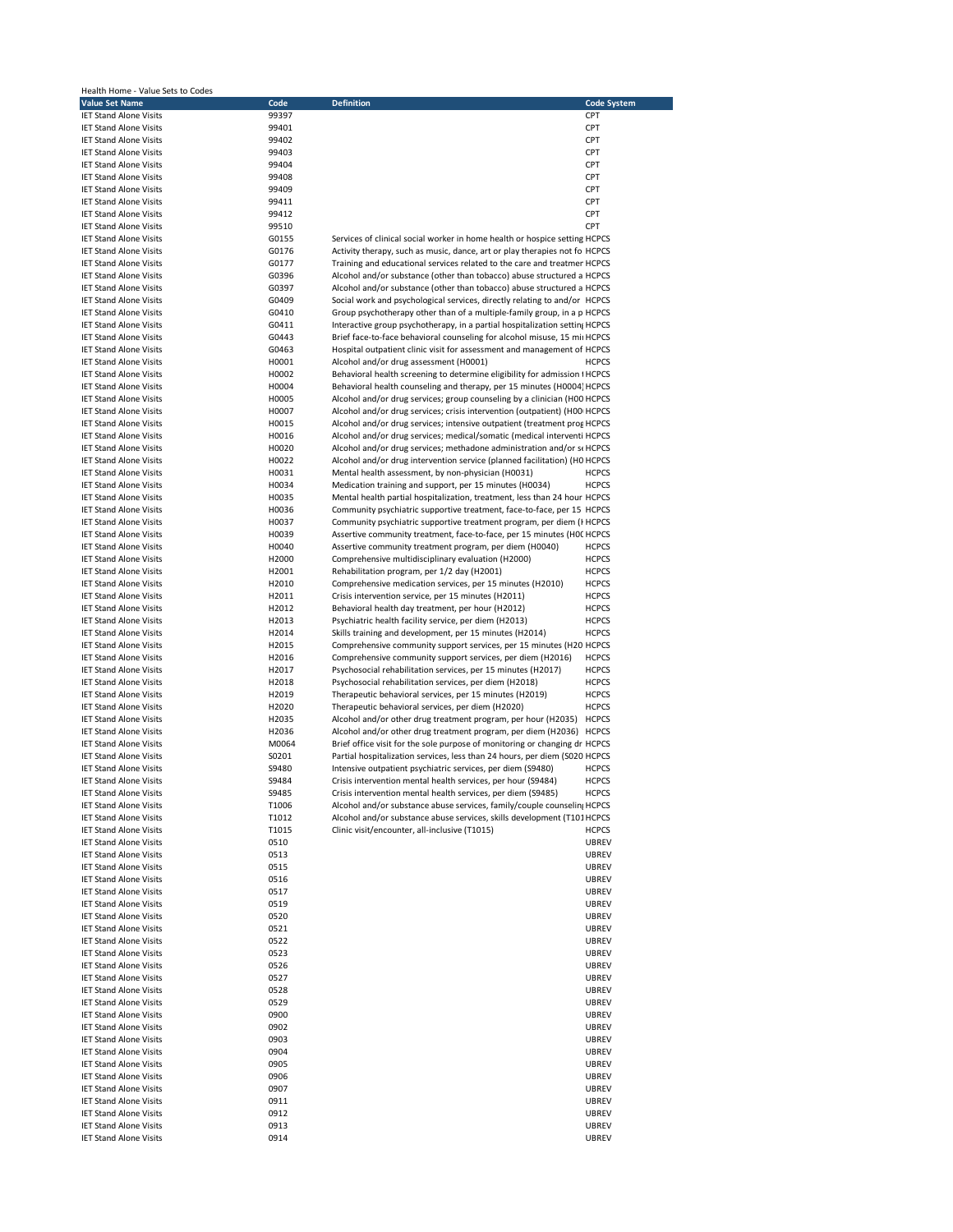| Health Home - Value Sets to Codes                              |                           |                              |  |  |
|----------------------------------------------------------------|---------------------------|------------------------------|--|--|
| <b>Value Set Name</b>                                          | Code<br><b>Definition</b> | <b>Code System</b>           |  |  |
| <b>IET Stand Alone Visits</b>                                  | 0915                      | <b>UBREV</b>                 |  |  |
| <b>IET Stand Alone Visits</b>                                  | 0916                      | <b>UBREV</b>                 |  |  |
| <b>IET Stand Alone Visits</b><br><b>IET Stand Alone Visits</b> | 0917<br>0919              | UBREV<br><b>UBREV</b>        |  |  |
| <b>IET Stand Alone Visits</b>                                  | 0944                      | <b>UBREV</b>                 |  |  |
| <b>IET Stand Alone Visits</b>                                  | 0945                      | UBREV                        |  |  |
| <b>IET Stand Alone Visits</b>                                  | 0982                      | <b>UBREV</b>                 |  |  |
| <b>IET Stand Alone Visits</b>                                  | 0983                      | <b>UBREV</b>                 |  |  |
| <b>IET Visits Group 1</b>                                      | 90791                     | CPT                          |  |  |
| <b>IET Visits Group 1</b>                                      | 90792                     | CPT                          |  |  |
| IET Visits Group 1                                             | 90832                     | CPT                          |  |  |
| IET Visits Group 1                                             | 90833                     | CPT                          |  |  |
| IET Visits Group 1                                             | 90834                     | CPT                          |  |  |
| <b>IET Visits Group 1</b>                                      | 90836                     | CPT                          |  |  |
| IET Visits Group 1                                             | 90837                     | CPT                          |  |  |
| IET Visits Group 1                                             | 90838                     | CPT                          |  |  |
| <b>IET Visits Group 1</b>                                      | 90839                     | CPT                          |  |  |
| IET Visits Group 1                                             | 90840                     | CPT                          |  |  |
| IET Visits Group 1                                             | 90845                     | CPT<br>CPT                   |  |  |
| IET Visits Group 1<br><b>IET Visits Group 1</b>                | 90847<br>90849            | CPT                          |  |  |
| IET Visits Group 1                                             | 90853                     | CPT                          |  |  |
| <b>IET Visits Group 1</b>                                      | 90875                     | CPT                          |  |  |
| IET Visits Group 1                                             | 90876                     | CPT                          |  |  |
| IET Visits Group 2                                             | 99221                     | CPT                          |  |  |
| IET Visits Group 2                                             | 99222                     | CPT                          |  |  |
| IET Visits Group 2                                             | 99223                     | CPT                          |  |  |
| IET Visits Group 2                                             | 99231                     | CPT                          |  |  |
| IET Visits Group 2                                             | 99232                     | CPT                          |  |  |
| <b>IET Visits Group 2</b>                                      | 99233                     | CPT                          |  |  |
| <b>IET Visits Group 2</b>                                      | 99238                     | CPT                          |  |  |
| IET Visits Group 2                                             | 99239                     | CPT                          |  |  |
| IET Visits Group 2                                             | 99251                     | CPT                          |  |  |
| <b>IET Visits Group 2</b>                                      | 99252                     | CPT                          |  |  |
| <b>IET Visits Group 2</b>                                      | 99253                     | CPT                          |  |  |
| IET Visits Group 2                                             | 99254                     | CPT                          |  |  |
| IET Visits Group 2                                             | 99255                     | CPT                          |  |  |
| <b>Inpatient Stay</b>                                          | 0100                      | <b>UBREV</b>                 |  |  |
| <b>Inpatient Stay</b>                                          | 0101<br>0110              | <b>UBREV</b>                 |  |  |
| <b>Inpatient Stay</b><br><b>Inpatient Stay</b>                 | 0111                      | <b>UBREV</b><br><b>UBREV</b> |  |  |
| <b>Inpatient Stay</b>                                          | 0112                      | UBREV                        |  |  |
| <b>Inpatient Stay</b>                                          | 0113                      | <b>UBREV</b>                 |  |  |
| <b>Inpatient Stay</b>                                          | 0114                      | <b>UBREV</b>                 |  |  |
| <b>Inpatient Stay</b>                                          | 0116                      | <b>UBREV</b>                 |  |  |
| <b>Inpatient Stay</b>                                          | 0117                      | <b>UBREV</b>                 |  |  |
| <b>Inpatient Stay</b>                                          | 0118                      | <b>UBREV</b>                 |  |  |
| <b>Inpatient Stay</b>                                          | 0119                      | <b>UBREV</b>                 |  |  |
| <b>Inpatient Stay</b>                                          | 0120                      | UBREV                        |  |  |
| <b>Inpatient Stay</b>                                          | 0121                      | <b>UBREV</b>                 |  |  |
| <b>Inpatient Stay</b>                                          | 0122                      | <b>UBREV</b>                 |  |  |
| <b>Inpatient Stay</b>                                          | 0123                      | <b>UBREV</b>                 |  |  |
| <b>Inpatient Stay</b>                                          | 0124                      | UBREV                        |  |  |
| <b>Inpatient Stay</b>                                          | 0126                      | <b>UBREV</b>                 |  |  |
| <b>Inpatient Stay</b>                                          | 0127                      | <b>UBREV</b>                 |  |  |
| <b>Inpatient Stay</b>                                          | 0128                      | <b>UBREV</b>                 |  |  |
| <b>Inpatient Stay</b><br><b>Inpatient Stay</b>                 | 0129<br>0130              | <b>UBREV</b><br><b>UBREV</b> |  |  |
| <b>Inpatient Stay</b>                                          | 0131                      | <b>UBREV</b>                 |  |  |
| <b>Inpatient Stay</b>                                          | 0132                      | <b>UBREV</b>                 |  |  |
| <b>Inpatient Stay</b>                                          | 0133                      | UBREV                        |  |  |
| <b>Inpatient Stay</b>                                          | 0134                      | <b>UBREV</b>                 |  |  |
| <b>Inpatient Stay</b>                                          | 0136                      | <b>UBREV</b>                 |  |  |
| <b>Inpatient Stay</b>                                          | 0137                      | <b>UBREV</b>                 |  |  |
| <b>Inpatient Stay</b>                                          | 0138                      | <b>UBREV</b>                 |  |  |
| <b>Inpatient Stay</b>                                          | 0139                      | <b>UBREV</b>                 |  |  |
| <b>Inpatient Stay</b>                                          | 0140                      | UBREV                        |  |  |
| <b>Inpatient Stay</b>                                          | 0141                      | UBREV                        |  |  |
| <b>Inpatient Stay</b>                                          | 0142                      | <b>UBREV</b>                 |  |  |
| <b>Inpatient Stay</b>                                          | 0143                      | <b>UBREV</b>                 |  |  |
| <b>Inpatient Stay</b>                                          | 0144                      | <b>UBREV</b>                 |  |  |
| <b>Inpatient Stay</b>                                          | 0146                      | <b>UBREV</b>                 |  |  |
| <b>Inpatient Stay</b>                                          | 0147<br>0148              | <b>UBREV</b>                 |  |  |
| <b>Inpatient Stay</b><br><b>Inpatient Stay</b>                 | 0149                      | <b>UBREV</b><br><b>UBREV</b> |  |  |
| <b>Inpatient Stay</b>                                          | 0150                      | <b>UBREV</b>                 |  |  |
| <b>Inpatient Stay</b>                                          | 0151                      | <b>UBREV</b>                 |  |  |
| <b>Inpatient Stay</b>                                          | 0152                      | UBREV                        |  |  |
| <b>Inpatient Stay</b>                                          | 0153                      | <b>UBREV</b>                 |  |  |
| <b>Inpatient Stay</b>                                          | 0154                      | <b>UBREV</b>                 |  |  |
| <b>Inpatient Stay</b>                                          | 0156                      | <b>UBREV</b>                 |  |  |
| <b>Inpatient Stay</b>                                          | 0157                      | UBREV                        |  |  |
| <b>Inpatient Stay</b>                                          | 0158                      | <b>UBREV</b>                 |  |  |
| <b>Inpatient Stay</b>                                          | 0159                      | <b>UBREV</b>                 |  |  |